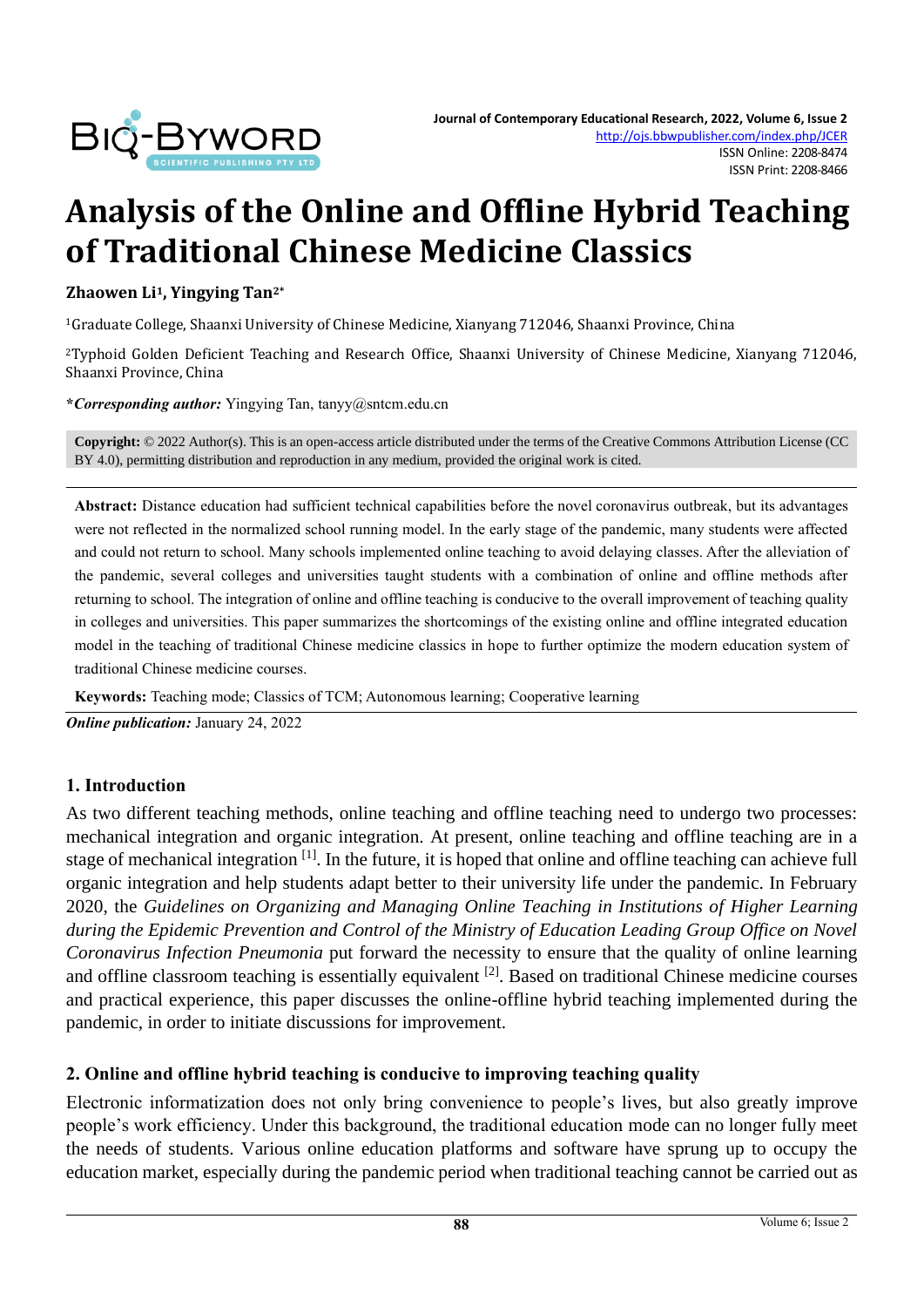usual. Online and offline hybrid teaching has become the mainstream teaching means in China. In recent years, the field of e-commerce in China has developed rapidly; the success of e-commerce can be used by the educational community. It is inevitable to comply with the trend of the times and use the advantages of openness, sharing, service, flexibility, and informatization in the field of e-commerce for education <sup>[3]</sup>.

In China, during the pandemic, 1,454 colleges and universities carried out online teaching, 1.03 million teachers offered 1.07 million courses online, and 17.75 million college students participated in online learning.

## **2.1. Pre-class preview to determine learning objectives**

In the past, offline teaching was often classroom-centered, and pre-class and post-class learning were left to students to complete independently. Preview is generally for students to read before class. In this way, the effect of preview varies from person to person. Students with solid basic knowledge and rich extracurricular reading often understand the course; hence, the preview effect is good. However, for students with weak basic knowledge, preview is difficult, so many of these students do not have an option but to neglect the preview step, thus widening the gap with the former group of students. The most distressing point is that no matter how the students preview, it cannot be used as reference information for teaching. Before the outbreak, many teachers and students had recognized this problem, but the idea was left unattended because of the lack of appropriate platform technical support. However, now, teachers can provide help to students in the pre-class preview stage.

As the original text of TCM classics is far from today, there are many famous experts who had interpreted the original text and plainly, there are disputes over some interpretations. The preview of TCM classics allows students to go through some reading materials by quoting classics, quoting from others, and making oblique references. This can effectively spark students' curiosity, help them to build a knowledge system, add to their interest for the following courses, truly realize Rousseau's discovery learning, and is of great benefit to the cultivation of traditional Chinese medicine thinking. For some key and difficult points, teachers can use the platform to set reading cards or topics to follow-up with students' preview. In class, they can make full use of the feedback information to coordinate their teaching and summarize the problems encountered during the preview.

## **2.2. Key points of classroom learning**

At present, the online platform courses only include videos recorded by teachers in advance, which cannot be separated from the traditional teaching mode. As teachers are still the main body in class, students only have the right to passively accept and act as audiences. For this reason, compared with the traditional mode of school teaching, this seemingly novel online teaching is in fact just "new wine in old wineskin," which is not a breakthrough innovation. Even the teaching effect may not be as good as school teaching. At school, teachers can discipline students who do not meet the code of conduct face-to-face. However, in online education, no one cares whether the students are sleepy or distracted. The online and offline hybrid education mode can be used instead as flipped classroom has more advantages [4]. Task-oriented learning involves teachers putting forward problems in consideration of the feedback from the pre-class preview and dividing the students in groups for discussion. In this process, both teachers and students are completely in mutual companionship and progress, thus truly achieving the common pursuit of teachers and students.

## **2.3. After-class review determines the effect of learning**

In traditional offline teaching, the teaching process is disposable, and it is difficult to make up for the knowledge points missed by students in classroom. Unless they consult the teacher, their classmates, or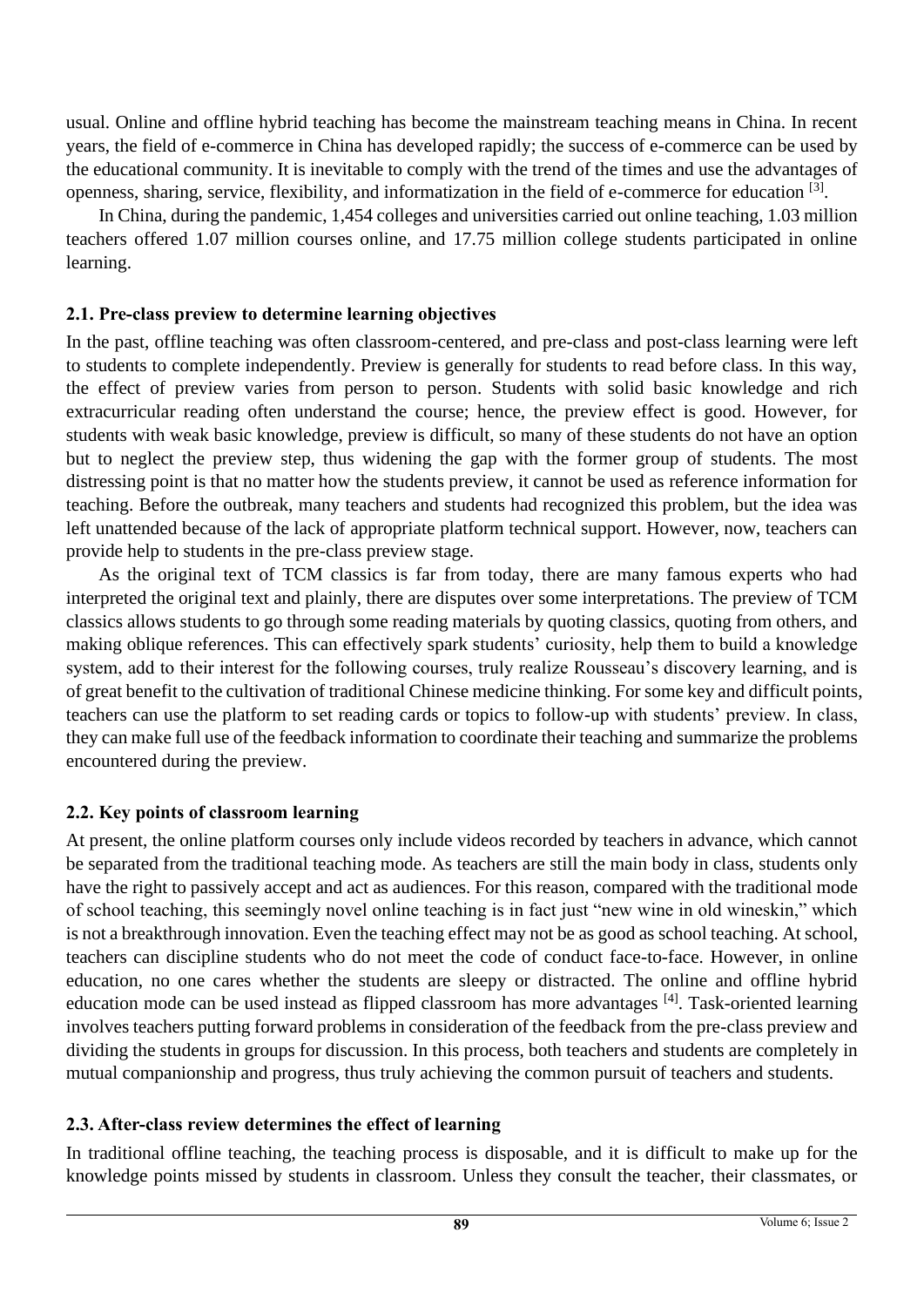relevant literatures, some introverted students tend to give up learning the knowledge point. There is no such issue with online and offline hybrid education. In addition to learning in class at specified teaching time, students can watch videos after class for new knowledge consolidation and learning. For some difficult topics, they can watch and learn again until they understand them. Even if they still have doubts, they do not have to go to the teacher's office and ask the teacher face-to-face. Online education platforms such as DingTalk and WeChat offer students a direct establishment of private channels with the teacher, saving a lot of trouble and embarrassment.

Moreover, teachers can also further plan students' review after class by using the auxiliary function of the online platform. The learning of classic ancient prose focuses on understanding and memorizing. Online education platforms generally prepare for after-school application and check what students have learned in class anytime and anywhere by filling in the blanks, multiple choice, etc. There are also some platforms that allow teachers and students to speak freely, discuss various difficulties faced in life and learning, as well as help teachers and students progress. Teachers, as elders, can convey warm feelings by giving positive responses to students. Online education may contain more humane interest than offline education.

## **3. Suggestions for the new model of education**

As of now, the online and offline hybrid education is still a new teaching mode, which is in the experimental stage. Therefore, there are still many deficiencies that require improvement.

# **3.1. Helping students develop and follow more appropriate learning plans**

Modern technology allows daily planning according to the situation of each student. If students learn at home, it is inevitable that the time for studying and resting will be irregular. However, they can be interspersed with reminders having considered their sleeping patterns, personal hobbies, and curriculum arrangements, so as to have a positive impact on the improvement of students' personal health and learning efficiency. It can also be used to calculate the Ebbinghaus curve at the end of the course to remind students of an appropriate time for review. Such artificial intelligence (AI) programs can help students with their work and maintain a relatively regular life even at home.

# **3.2. Joining intelligent facilities to live and learn healthily**

In the curriculum arrangement of ordinary universities, physical education is only arranged for junior courses. It is known that college students face the problem of insufficient physical exercise. During the pandemic period, the learning environment of most college and university students is based at home, and some communities had taken restrictive measures such as staying at home unless required to go out; in addition, the lack of sports facilities in the community also adds to this issue. Somatosensory intelligent games can be integrated into the teaching application to encourage students to participate in sports. In addition, due to the lack of face-to-face supervision by teachers, some students with weak self-control may not listen during class; instead, they engage in irrelevant activities while the course is ongoing. Integrating some somatosensory systems may help to strengthen student management.

# **3.3. Emphasizing on the humanistic care of teachers**

The purpose of online education is to make up for the shortcomings of offline education. Education is people-oriented, and human educational activities originate from communication. In a certain sense, education is a unique human communication activity <sup>[5]</sup>. Carrying out online and offline hybrid teaching can free teachers from repeated teaching tasks and improve their teaching efficiency, but this does not mean that the requirements for teachers are less. On the contrary, it means that the requirements for teachers are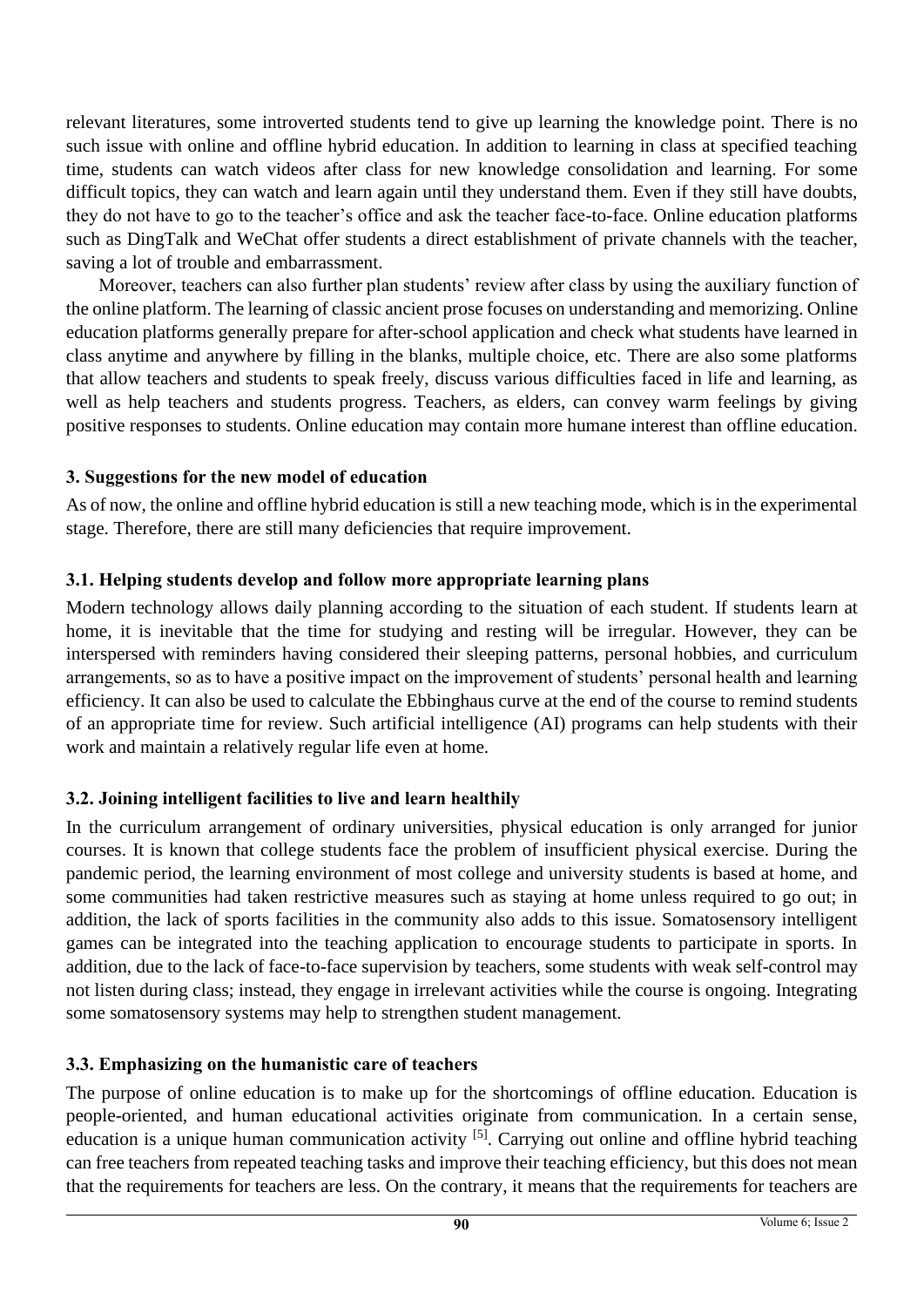higher. Online education has changed the traditional relationship between supply and demand of teachers and students. A truly excellent teacher should not only teach what is found in textbooks, but also devote patience, love, sense of responsibility, and humanistic feelings to teaching. A good teacher should not only be a guide on the professional road of students, but also light the fog on the road of students' growth.

In this case, the mode of online teaching with mixed class and offline teaching with small class can be adopted, and class meetings can also be held regularly. Unlike the standardized and fixed procedure, people have emotions, and these emotions can be conveyed to another person. Their anxiety in the face of strange knowledge needs to be comforted by the calm tone of the elderly because positive memories are certainly more conducive to mastering knowledge.

## **3.4. Improving the pre-class preview**

Many university teachers do not make full use of the advantages of online teaching platforms to guide students' preview. They still use the traditional preview method and do not take effective guidance on students' preview method. In fact, many college students still do not know how to preview scientifically and operate specifically. In regard to this, colleges and universities should uniformly provide teachers with training related to the "task guided" and "flipped classroom" learning models.

## **4. Conclusion**

In his 1918 publication of *Peking University Monthly*, Yuanpei Cai explained that a university is an institution that includes the great classics and gathers all schools. *The Book of Rites* and the *Doctrine of the Mean* mentioned that "all things can grow together without harming each other, and the codes of conduct can be implemented without contradiction." It is like the human body; there is a left and right side, air comes in and goes out, and there is hardness and softness alike flesh and bones. Things that seem to work against one another often work for the other, such as idealism in philosophy, idealism and realism in literature and art, interference and laissez faire in accounting, motivation and utilitarianism in ethics, as well as optimism and pessimism in cosmology. This is the general principle of freedom of thought, and this is what makes a university great <sup>[6]</sup>. After the pandemic, online and offline hybrid teaching should be continued. With rich teaching resources on online platforms, students can achieve self-learning and understanding. The offline discussion between teachers and students can comprehensively and objectively reflect students' mastery of knowledge, promote peer pressure, stimulate students' enthusiasm, as well as assisting their learning and growth in the field of traditional Chinese medicine.

## **Funding**

National Natural Science Foundation of China (Number: 81873296) – Effect Mechanism of Gualou Xiebai Banxia Soup on P2X7R /NLRP3 Improvement of Sympathetic Nerve Remodeling in Myocardium Based on the Theory of "Being Faint in Yang and String in Yin."

## **Disclosure statement**

The author declares that there is no conflict of interest.

## **References**

[1] Xue C, Li J, 2021, Interaction and Boundary between Online and Offline Teaching. Journal of Teaching and Management (Primary School Edition), 2021(9): 1-4.